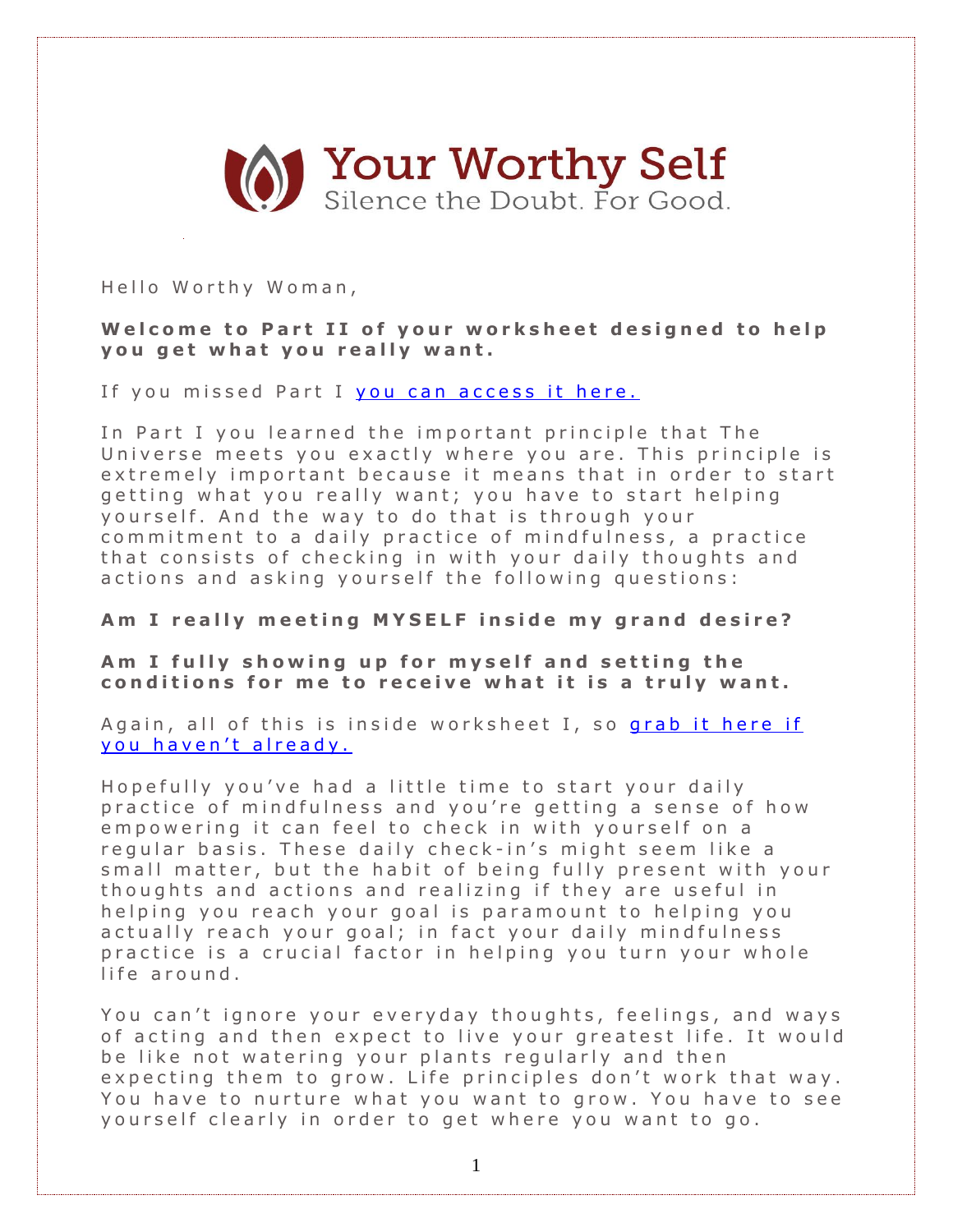So, now that you have some strategies (in the way of daily check-in questions) under your belt for helping you get what you want, let's get a whole lot clearer in what you really want.

The questions below will help you get clear.

STEP ONE: Identify your grand desire. Even if it's just for now and your desire changes, which it inevitably will, write down for today what you're longing for the most.

1. This is my grand desire? What it is I'm saying I REALLY  $w$  ant?

STEP TWO: Understanding the WHY's of your ways. Take the desire you just identified above and get clear on the deeper meaning it holds for you.

2. This is WHY I want what I want. This is the deeper meaning it holds for me?

REALLY put some time in here thinking about this. Once you identify the deeper meaning of WHY you want what you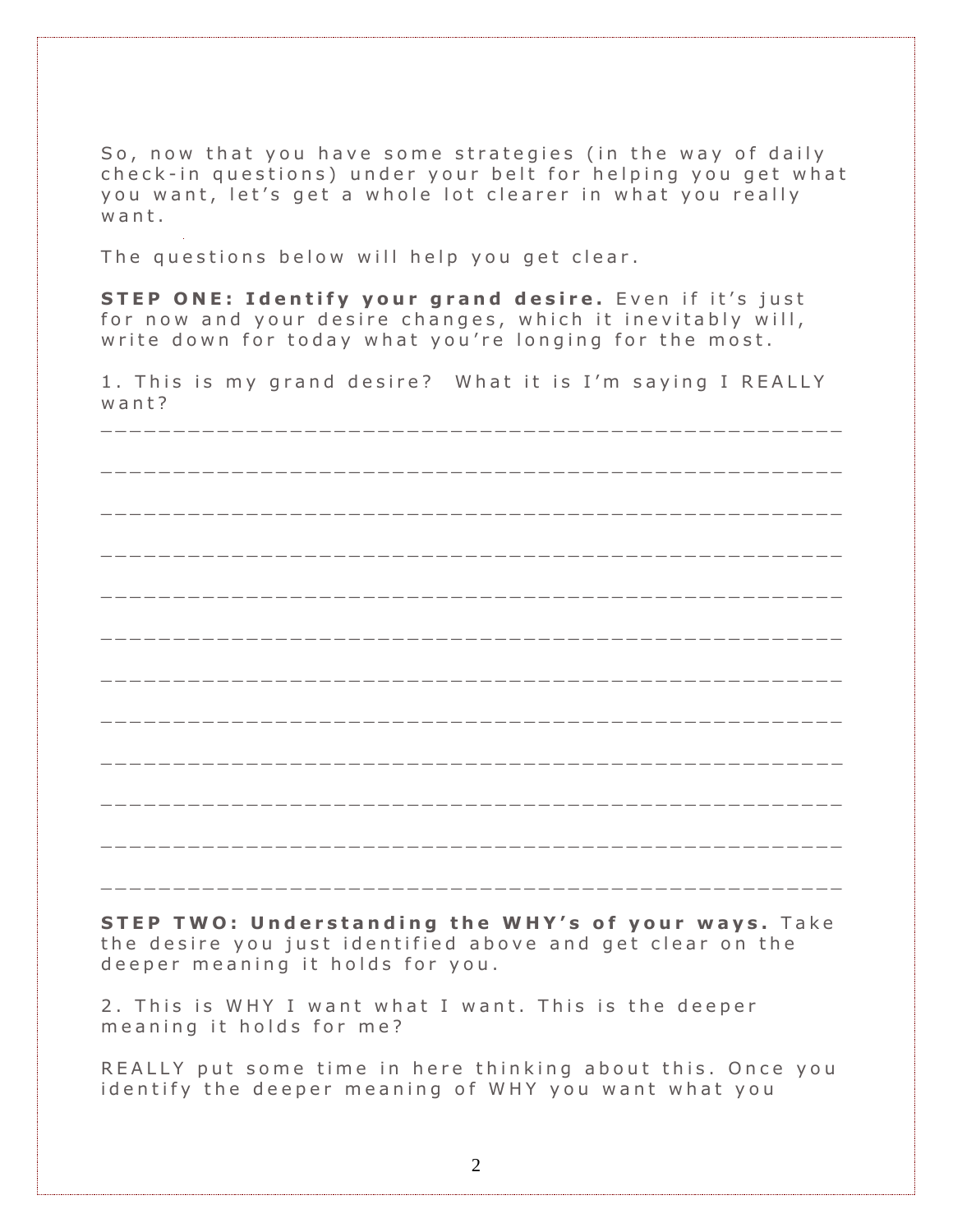want, this become the place from which you begin to<br>function from.

| STEP THREE: This is how I FEEL about wanting what I<br>want? These are some of the thoughts that come up<br>when I think about my big desire.                                                                               |
|-----------------------------------------------------------------------------------------------------------------------------------------------------------------------------------------------------------------------------|
| (example: is there fear, excitement, hope, issues of<br>worthiness, etc). This is where I want you to do a big<br>feelings dump for every feeling that surfaces when you<br>think about actually achieving your big desire. |
|                                                                                                                                                                                                                             |
|                                                                                                                                                                                                                             |
|                                                                                                                                                                                                                             |
|                                                                                                                                                                                                                             |
|                                                                                                                                                                                                                             |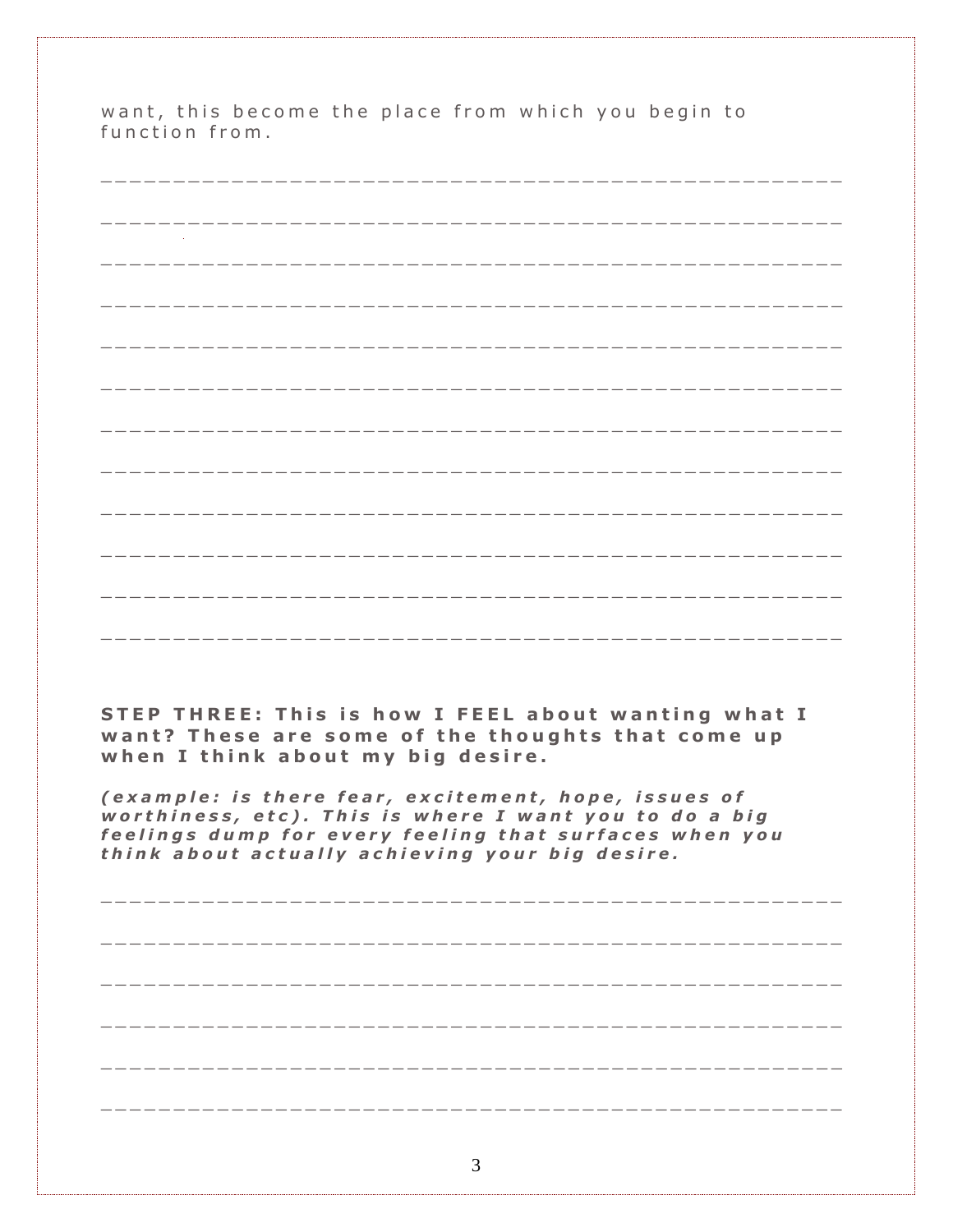These are 2 action steps I can take this week to set the conditions for me to get what I really want.

2.\_\_\_\_\_\_\_\_\_\_\_\_\_\_\_\_\_\_\_\_\_\_\_\_\_\_\_

This is WHY I'm going to do them

Hooray! You've made it. You're awesome. Really. I hope you're feeling pretty proud of yourself.

I'm so impressed with all the effort you've put into this worksheet. The fact that you're here, doing this work, taking the time to get clear on who you are and what you really want is a big deal. It means that you're taking your life seriously.

And when you do, you send a powerful message to the Universe about how worthy you feel you are of having the life you really want. And that my fellow warrior or worthiness really does change everything!

The information I'm sharing with you isn't just big, hypedup talk to try to get your inspired about what's possible. The information I'm sharing with you are the REAL strategies, mindset shifts and areas of self-exploration that is required to actually change the quality of your life forever. As a professional Clinical Social Worker & through my own personal life experience of seriously changing EVERYTHING about my life, this is what I know to be true.